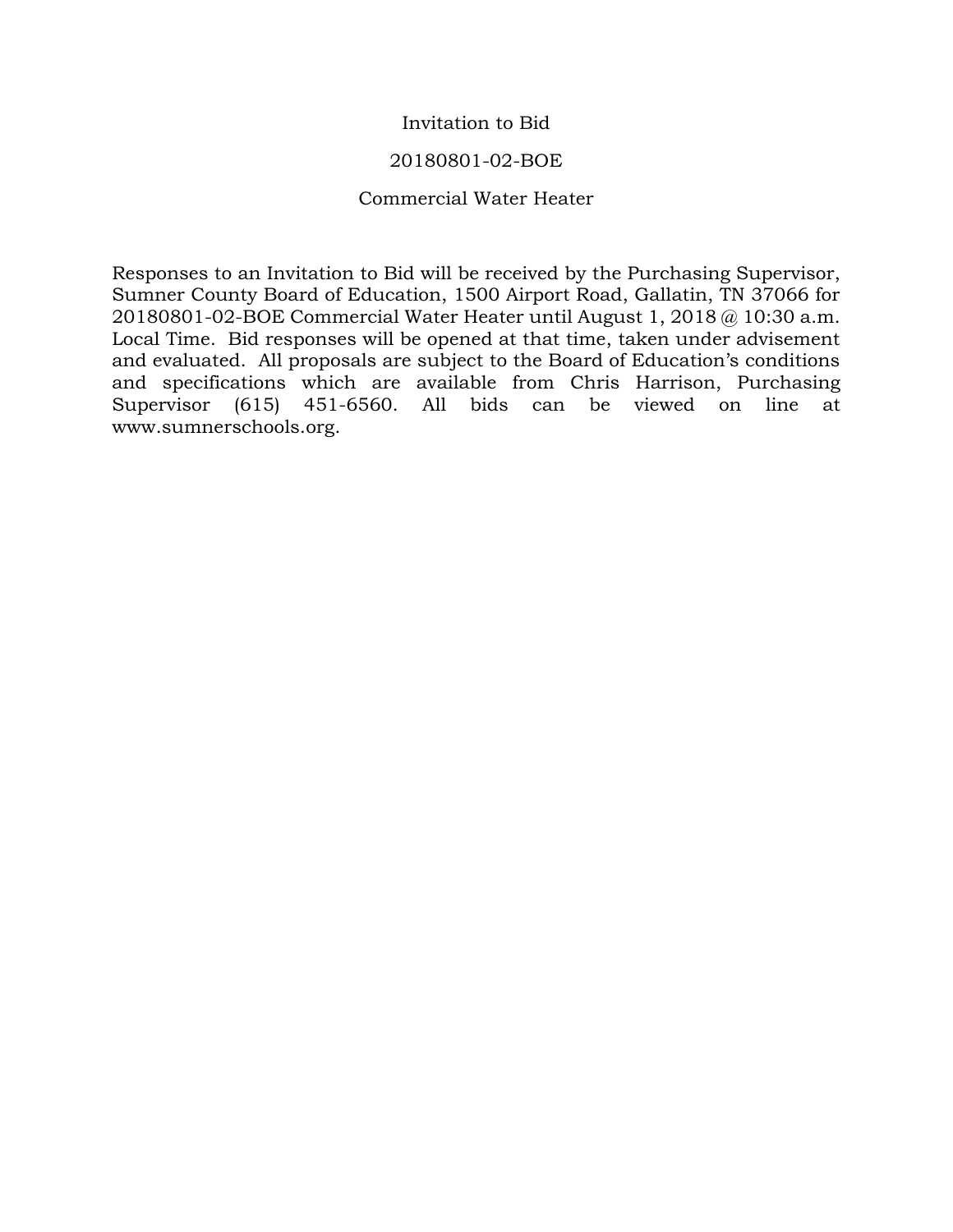# **INVITATION TO BID (ITB)**

#### **NUMBER: 20180801-02-BOE**

# **SUMNER COUNTY BOARD OF EDUCATION**

*This solicitation document serves as the written determination of the SCS Purchasing Supervisor that the use of Competitive Sealed Proposal for this solicitation is in the best interest of SCS.*

**RFP Title: Commercial Water Heater**



# **Purchasing Staff Contact:**

Chris Harrison Janice Wright 615-451-6560 615-451-6569 chris.harrison@sumnerschools.org janice.wright@sumnerschools.org

Purchasing Supervisor **Purchasing Coordinator** 

Release Date: July 16, 2018 | Proposal Due Date: August 1, 2018 @ 10:30 a.m. Local Time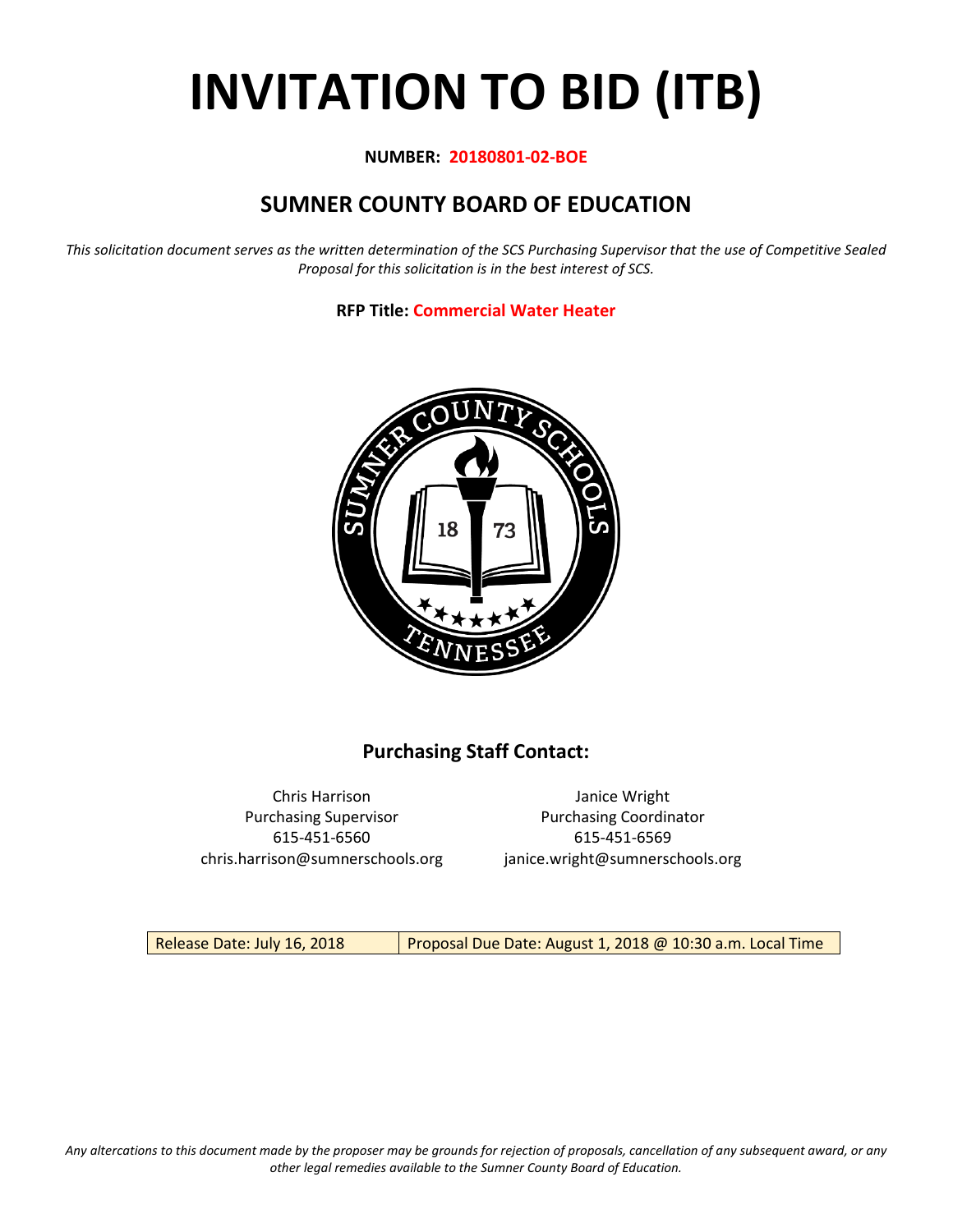# **NOTICE TO PROPOSERS**

There may be one or more amendments to this ITB. In order to receive communication for any such amendments issued specifically to this ITB, the proposer must provide the information requested below to the Sumner County Board of Education (SCS) Purchasing Department. The information may be sent by email to: Chris Harrison, Purchasing Supervisor, chris.harrison@sumnerschools.org. SCS will send amendments only to those proposers which complete and return this information in a timely manner.

| ITB Number:             | 20180801-02-BOE Commercial Water Heater |  |
|-------------------------|-----------------------------------------|--|
| Company Name:           |                                         |  |
| <b>Mailing Address:</b> |                                         |  |
|                         |                                         |  |
|                         |                                         |  |
| Phone Number:           |                                         |  |
| <b>Contact Person:</b>  |                                         |  |
| <b>Email Address:</b>   |                                         |  |
|                         |                                         |  |
|                         |                                         |  |
| <b>Printed Name:</b>    |                                         |  |
| Date:                   |                                         |  |

Emailed amendments will be sent in a Microsoft Word (Office for Windows) or Portable Document Format (pdf) format. Any alterations to the document made by the proposer may be grounds for rejection of proposal, cancellation of any subsequent award or any other legal remedies available to SCS.

Amendments will also be posted on the SCS website **https://sumnerschools.org/index.php/current-bids-and-rfps** and attached to the solicitation listing as a PDF or WORD file. Check the particular solicitation on the Current Bids and RFPs webpage for any posted amendments.

By completing and returning this form, the Proposer has expressed its intent to provide a proposal for **20180801-02-BOE Commercial Water Heater.**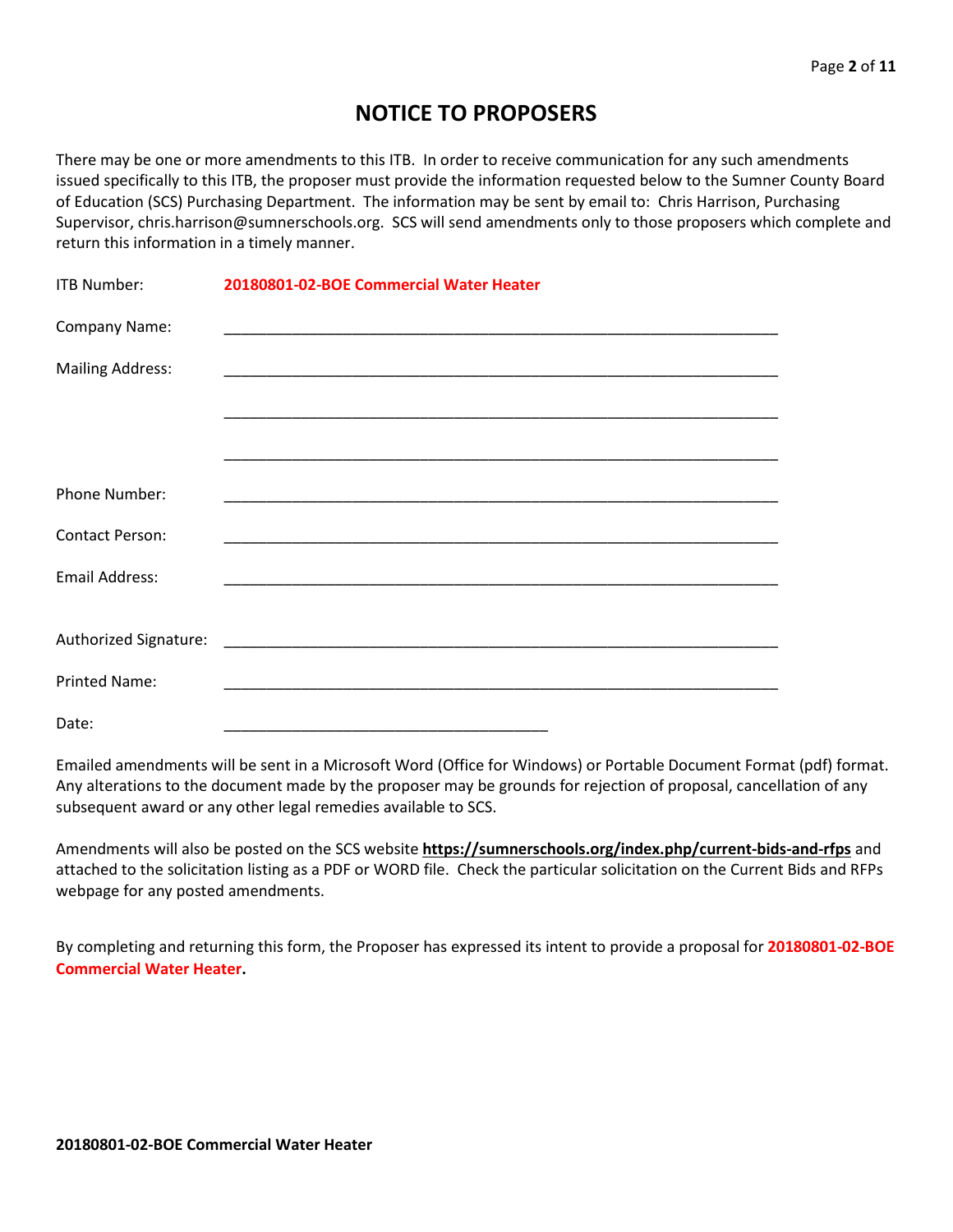# **TABLE OF CONTENTS**

- 1. Specification
- 2. Source Selection and Contract Award
- 3. Schedule of Events
- 4. Delivery of Proposals
- 5. Protests
- 6. New Vendors
- 7. Attachments
	- A. Bid Form/Certification
	- B. IRS Form W9
	- C. Attestation Re Personnel
	- D. Standard Terms and Conditions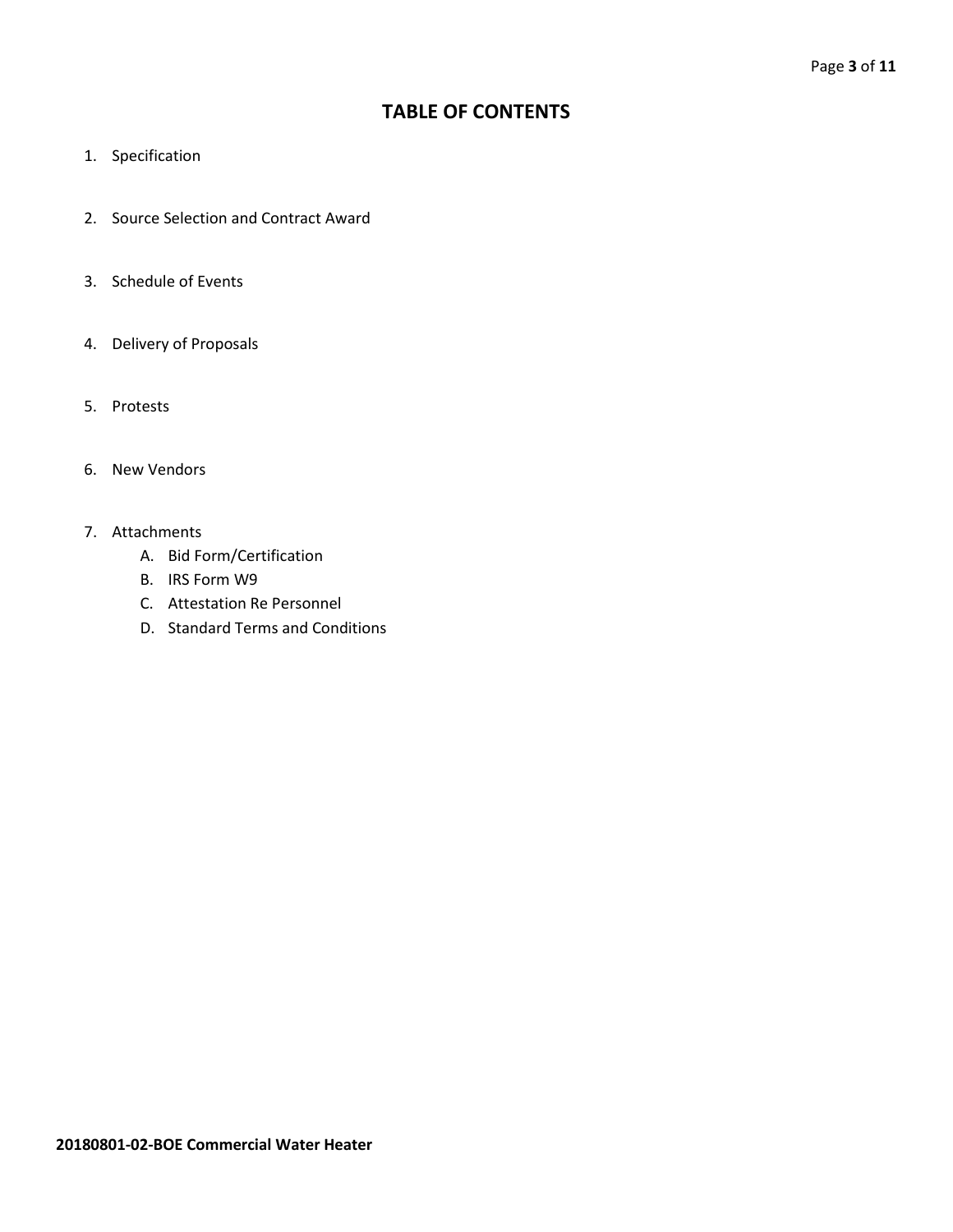1. Specification

Commercial Gas Water Heater

- 120 Gallon Capacity
- 2" Water Connection
- Equal to or Better than Lochinvar Shield Model No. SNA401-125
- 2. Source Selection and Contract Award
	- Award, if made, will be made to the proposer submitting the lowest cost proposal and whom is also determined to be Responsive.
		- o General Criteria to be determined "Responsive"
			- Does the proposal include all required information?
			- Does the proposal include completed attachment forms?
			- Was the proposal delivered on or before the stated deadline?
	- SCS reserves the right to reject any proposal that takes exception to the specifications unless prior approval is requested and granted by SCS.
	- Upon mutual agreement by both parties, SCS shall grant the right to extend the terms, conditions and prices of contract(s) awarded from this ITB to other Institutions (such as State, Local and/or Public Agencies) who express an interest in participating in any contract that results from this ITB. Each of the "piggyback" Institutions will issue their own purchasing documents for purchase of the goods/services. Proposer agrees that SCS shall bear no responsibility or liability for any agreements between Proposer and the other Institution(s) who desire to exercise this option.
- 3. Schedule of Events

| <b>RFP Issued</b>              | July 16, 2018                          |
|--------------------------------|----------------------------------------|
| <b>RFP Submission DEADLINE</b> | August 1, 2018 @ 10:30 a.m. Local Time |

4. Delivery of Proposals

Sealed proposals will be accepted until **August 1, 2018 @ 10:30 a.m. Local Time**. Proposals received after that time will be deemed invalid. Vendors mailing proposal packages must allow sufficient time to ensure receipt of their package by the time specified. There will be no exceptions. Proposals will be opened and read aloud. The reading of the bids will begin at **10:30 a.m. Local Time**.

Due to the nature of deliveries to the SCS Support Services Facility by carriers such as UPS, FedEx and such like; the proposal package will be accepted if the date and time on the delivery confirmation are indicated to be on or before the Proposal Deadline.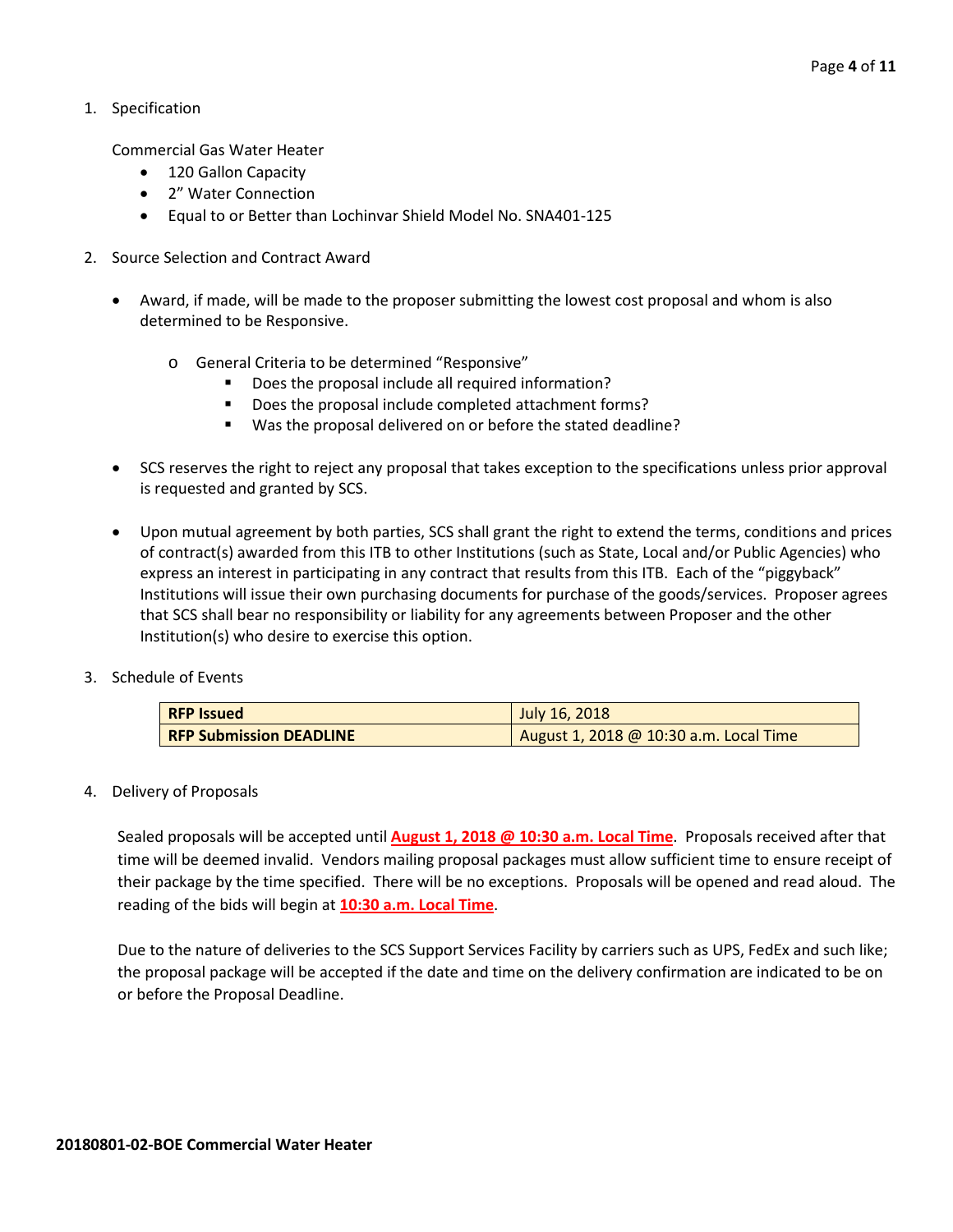Delivery Address: Sumner County Board of Education Attn: Purchasing Supervisor 1500 Airport Road Gallatin, TN 37066

The package containing the proposal must be sealed and clearly marked on the outside of the package:

### **"20180801-02-BOE Commercial Water Heater" DO NOT OPEN**

#### 5. Protests

In the event that any interested party finds any part of the listed specifications, terms or conditions to be discrepant, incomplete or otherwise questionable in any respect; it shall be the responsibility of the concerned party to notify the SCS Purchasing Office of such matters immediately upon receipt of the ITB. All notifications must be sent to the Purchasing Supervisor via email at [purchasing@sumnerschools.org.](mailto:purchasing@sumnerschools.org)

Any actual or prospective Proposer who is aggrieved in connection with the ITB or award of a contract may protest to the Purchasing Supervisor and/or the Sumner County Board of Education at its regularly scheduled meeting.

- 6. New Vendors
	- To comply with Internal Revenue Service requirements, all vendors who perform any type of service are required to have a current IRS Form W-9 on file with the SCS Finance Department. It is a mandatory requirement to complete the IRS Form W-9 (Attachment 1) included in this RFP.
	- To comply with the Tennessee Lawful Employment Act (50-1-702 and 50-1-703), non-employees (individuals paid directly by the employer in exchange for the individual's labor or services) must have on file one (1) of the following documents:
		- o A valid Tennessee driver's license or photo identification;
		- o A valid driver's license or photo identification from another state where the license requirements are at least as strict as those in Tennessee;
		- o A birth certificate issued by a U.S. state, jurisdiction or territory;
		- o A U.S. government issued certified birth certificate;
		- o A valid, unexpired U.S. passport;
		- o A U.S. certificate of birth abroad (DS-1350 or FS-545)
		- o A report of birth abroad of a U.S. citizen (FS-240);
		- o A certificate of citizenship (N560 or N561);
		- o A certificate of naturalization (N550, N570 or N578);
		- o A U.S citizen identification card (I-197 or I-179); or
		- o Valid alien registration documentation or other proof of current immigration registration recognized by the United States Department of Homeland Security that contains the individual's complete legal name and current alien admission number or alien file number (or numbers if the individual has more than one number).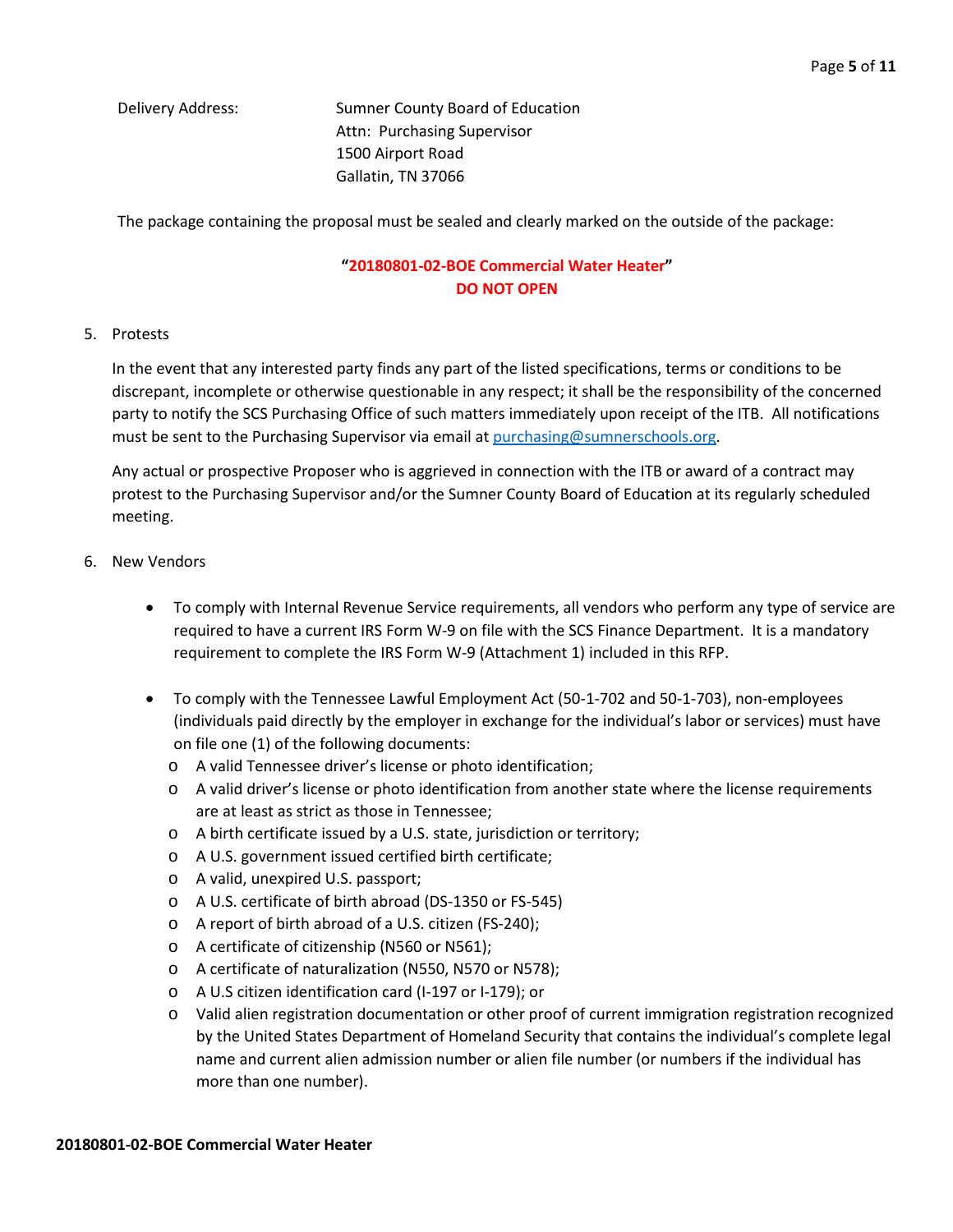#### **7.A Bid Form**



Attn: Purchasing Supervisor 1500 Airport Road Gallatin, TN 37066

Date

| <b>DESCRIPTION</b>             | <b>UNIT COST</b> |
|--------------------------------|------------------|
| <b>COMMERCIAL WATER HEATER</b> |                  |
| <b>Brand</b>                   |                  |
| Model No.                      |                  |

By checking this box, Proposer agrees that SCS reserves the right to extend the terms, conditions and prices of this contract to other Institutions (such as State, Local and/or Public Agencies) who express an interest in participating in any contract that results from this ITB. Each of the piggyback Institutions will issue their own purchasing documents for the goods/service. Proposer agrees that SCS shall bear no responsibility or liability for any agreements between Proposer and the other Institution(s) who desire to exercise this option.

| <b>AUTHORIZED SIGNATURE:</b> |  |
|------------------------------|--|
| <b>PRINTED NAME:</b>         |  |
| TITLE:                       |  |
| <b>COMPANY NAME:</b>         |  |
| <b>PHONE:</b>                |  |
| <b>EMAIL</b>                 |  |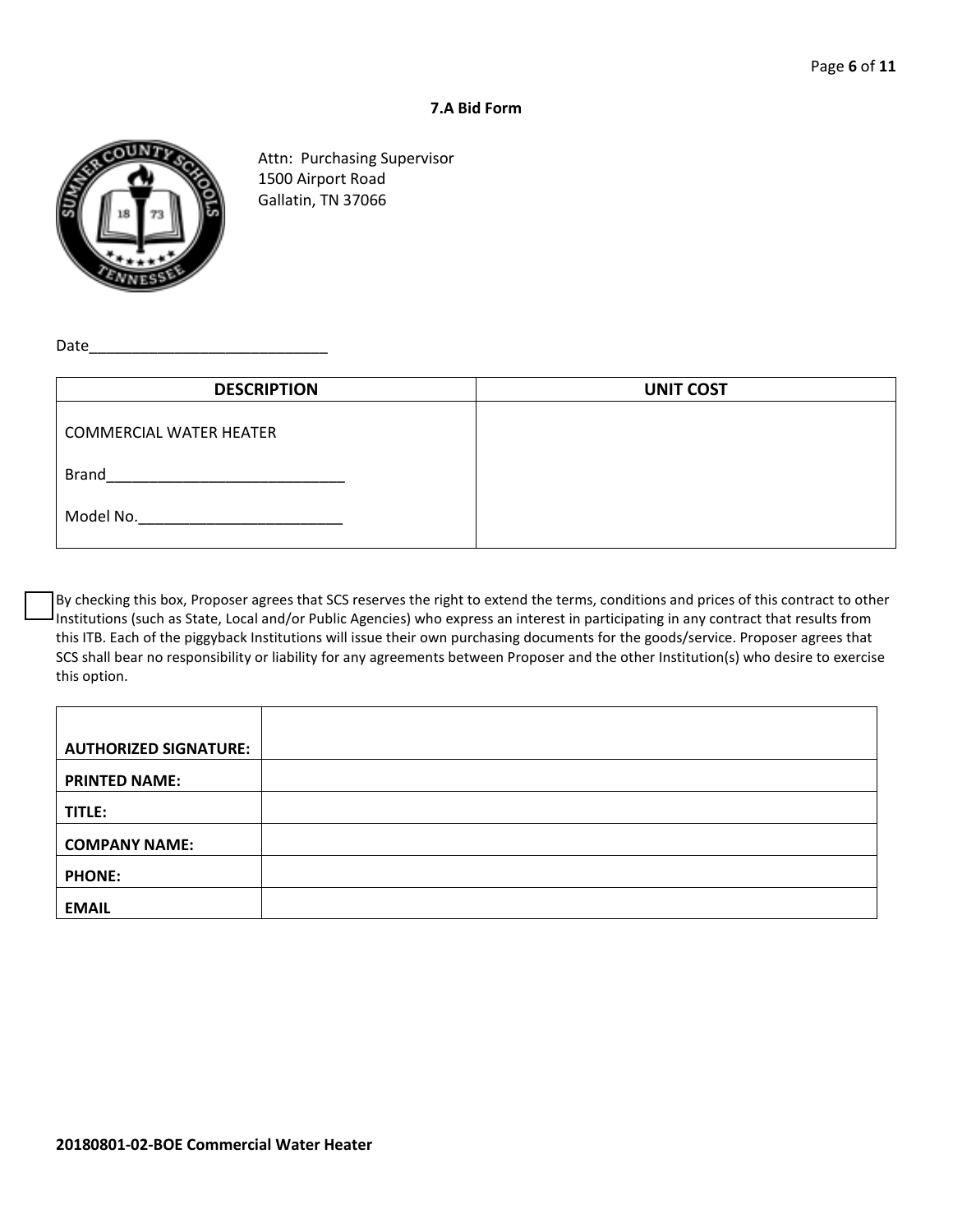#### 7.B IRS Form W9

|                                                                                                                                                                                                                                                                                                                                  | <b>Request for Taxpayer</b><br><b>Identification Number and Certification</b><br>(Rev. December 2014)<br>Department of the Treasury<br>Internal Revenue Service<br>1 Name (as shown on your income tax return). Name is required on this line; do not leave this line blank.                                                                                                                                                                                                                                                 |                                                                                                                                                                                                                                                                                                                                                                                                                                                                                                                                                                                                                               |                                                                                                                                                                                                        | Give Form to the<br>requester. Do not<br>send to the IRS. |                                                                                                                                                                         |                                                   |  |  |
|----------------------------------------------------------------------------------------------------------------------------------------------------------------------------------------------------------------------------------------------------------------------------------------------------------------------------------|------------------------------------------------------------------------------------------------------------------------------------------------------------------------------------------------------------------------------------------------------------------------------------------------------------------------------------------------------------------------------------------------------------------------------------------------------------------------------------------------------------------------------|-------------------------------------------------------------------------------------------------------------------------------------------------------------------------------------------------------------------------------------------------------------------------------------------------------------------------------------------------------------------------------------------------------------------------------------------------------------------------------------------------------------------------------------------------------------------------------------------------------------------------------|--------------------------------------------------------------------------------------------------------------------------------------------------------------------------------------------------------|-----------------------------------------------------------|-------------------------------------------------------------------------------------------------------------------------------------------------------------------------|---------------------------------------------------|--|--|
| $\sim$<br>page                                                                                                                                                                                                                                                                                                                   | 2 Business name/disregarded entity name, if different from above                                                                                                                                                                                                                                                                                                                                                                                                                                                             |                                                                                                                                                                                                                                                                                                                                                                                                                                                                                                                                                                                                                               |                                                                                                                                                                                                        |                                                           |                                                                                                                                                                         |                                                   |  |  |
| Specific Instructions on<br>Print or type                                                                                                                                                                                                                                                                                        | 3 Check appropriate box for federal tax classification; check only one of the following seven boxes:<br>S Corporation Partnership<br>Individual/sole proprietor or<br>$\Box$ C Corporation<br>Trust/estate<br>single-member LLC<br>Limited liability company. Enter the tax classification (C=C corporation, S=S corporation, P=partnership) ▶<br>Note. For a single-member LLC that is disregarded, do not check LLC; check the appropriate box in the line above for<br>the tax classification of the single-member owner. |                                                                                                                                                                                                                                                                                                                                                                                                                                                                                                                                                                                                                               |                                                                                                                                                                                                        | code (if any)                                             | 4 Exemptions (codes apply only to<br>certain entities, not individuals; see<br>instructions on page 3):<br>Exempt payee code (if any)<br>Exemption from FATCA reporting |                                                   |  |  |
|                                                                                                                                                                                                                                                                                                                                  | Other (see instructions)                                                                                                                                                                                                                                                                                                                                                                                                                                                                                                     |                                                                                                                                                                                                                                                                                                                                                                                                                                                                                                                                                                                                                               |                                                                                                                                                                                                        |                                                           |                                                                                                                                                                         | (Applies to accounts maintained outside the U.S.) |  |  |
|                                                                                                                                                                                                                                                                                                                                  | 5 Address (number, street, and apt. or suite no.)<br>Requester's name and address (optional)                                                                                                                                                                                                                                                                                                                                                                                                                                 |                                                                                                                                                                                                                                                                                                                                                                                                                                                                                                                                                                                                                               |                                                                                                                                                                                                        |                                                           |                                                                                                                                                                         |                                                   |  |  |
| See                                                                                                                                                                                                                                                                                                                              | 6 City, state, and ZIP code                                                                                                                                                                                                                                                                                                                                                                                                                                                                                                  |                                                                                                                                                                                                                                                                                                                                                                                                                                                                                                                                                                                                                               |                                                                                                                                                                                                        |                                                           |                                                                                                                                                                         |                                                   |  |  |
|                                                                                                                                                                                                                                                                                                                                  |                                                                                                                                                                                                                                                                                                                                                                                                                                                                                                                              | 7 List account number(s) here (optional)                                                                                                                                                                                                                                                                                                                                                                                                                                                                                                                                                                                      |                                                                                                                                                                                                        |                                                           |                                                                                                                                                                         |                                                   |  |  |
| Part I                                                                                                                                                                                                                                                                                                                           |                                                                                                                                                                                                                                                                                                                                                                                                                                                                                                                              | <b>Taxpayer Identification Number (TIN)</b>                                                                                                                                                                                                                                                                                                                                                                                                                                                                                                                                                                                   |                                                                                                                                                                                                        |                                                           |                                                                                                                                                                         |                                                   |  |  |
|                                                                                                                                                                                                                                                                                                                                  |                                                                                                                                                                                                                                                                                                                                                                                                                                                                                                                              | Enter your TIN in the appropriate box. The TIN provided must match the name given on line 1 to avoid                                                                                                                                                                                                                                                                                                                                                                                                                                                                                                                          |                                                                                                                                                                                                        |                                                           | Social security number                                                                                                                                                  |                                                   |  |  |
| backup withholding. For individuals, this is generally your social security number (SSN). However, for a<br>resident alien, sole proprietor, or disregarded entity, see the Part I instructions on page 3. For other<br>entities, it is your employer identification number (EIN). If you do not have a number, see How to get a |                                                                                                                                                                                                                                                                                                                                                                                                                                                                                                                              |                                                                                                                                                                                                                                                                                                                                                                                                                                                                                                                                                                                                                               |                                                                                                                                                                                                        |                                                           |                                                                                                                                                                         |                                                   |  |  |
|                                                                                                                                                                                                                                                                                                                                  | TIN on page 3.                                                                                                                                                                                                                                                                                                                                                                                                                                                                                                               |                                                                                                                                                                                                                                                                                                                                                                                                                                                                                                                                                                                                                               |                                                                                                                                                                                                        | or                                                        | <b>Employer identification number</b>                                                                                                                                   |                                                   |  |  |
|                                                                                                                                                                                                                                                                                                                                  | guidelines on whose number to enter.                                                                                                                                                                                                                                                                                                                                                                                                                                                                                         | Note. If the account is in more than one name, see the instructions for line 1 and the chart on page 4 for                                                                                                                                                                                                                                                                                                                                                                                                                                                                                                                    |                                                                                                                                                                                                        |                                                           |                                                                                                                                                                         |                                                   |  |  |
| Part II                                                                                                                                                                                                                                                                                                                          | <b>Certification</b>                                                                                                                                                                                                                                                                                                                                                                                                                                                                                                         |                                                                                                                                                                                                                                                                                                                                                                                                                                                                                                                                                                                                                               |                                                                                                                                                                                                        |                                                           |                                                                                                                                                                         |                                                   |  |  |
|                                                                                                                                                                                                                                                                                                                                  | Under penalties of perjury, I certify that:                                                                                                                                                                                                                                                                                                                                                                                                                                                                                  |                                                                                                                                                                                                                                                                                                                                                                                                                                                                                                                                                                                                                               |                                                                                                                                                                                                        |                                                           |                                                                                                                                                                         |                                                   |  |  |
|                                                                                                                                                                                                                                                                                                                                  |                                                                                                                                                                                                                                                                                                                                                                                                                                                                                                                              | 1. The number shown on this form is my correct taxpayer identification number (or I am waiting for a number to be issued to me); and                                                                                                                                                                                                                                                                                                                                                                                                                                                                                          |                                                                                                                                                                                                        |                                                           |                                                                                                                                                                         |                                                   |  |  |
|                                                                                                                                                                                                                                                                                                                                  |                                                                                                                                                                                                                                                                                                                                                                                                                                                                                                                              | 2. I am not subject to backup withholding because: (a) I am exempt from backup withholding, or (b) I have not been notified by the Internal Revenue<br>Service (IRS) that I am subject to backup withholding as a result of a failure to report all interest or dividends, or (c) the IRS has notified me that I am<br>no longer subject to backup withholding; and                                                                                                                                                                                                                                                           |                                                                                                                                                                                                        |                                                           |                                                                                                                                                                         |                                                   |  |  |
|                                                                                                                                                                                                                                                                                                                                  |                                                                                                                                                                                                                                                                                                                                                                                                                                                                                                                              | 3. I am a U.S. citizen or other U.S. person (defined below); and                                                                                                                                                                                                                                                                                                                                                                                                                                                                                                                                                              |                                                                                                                                                                                                        |                                                           |                                                                                                                                                                         |                                                   |  |  |
|                                                                                                                                                                                                                                                                                                                                  |                                                                                                                                                                                                                                                                                                                                                                                                                                                                                                                              | 4. The FATCA code(s) entered on this form (if any) indicating that I am exempt from FATCA reporting is correct.                                                                                                                                                                                                                                                                                                                                                                                                                                                                                                               |                                                                                                                                                                                                        |                                                           |                                                                                                                                                                         |                                                   |  |  |
|                                                                                                                                                                                                                                                                                                                                  | instructions on page 3.                                                                                                                                                                                                                                                                                                                                                                                                                                                                                                      | Certification instructions. You must cross out item 2 above if you have been notified by the IRS that you are currently subject to backup withholding<br>because you have failed to report all interest and dividends on your tax return. For real estate transactions, item 2 does not apply. For mortgage<br>interest paid, acquisition or abandonment of secured property, cancellation of debt, contributions to an individual retirement arrangement (IRA), and<br>generally, payments other than interest and dividends, you are not required to sign the certification, but you must provide your correct TIN. See the |                                                                                                                                                                                                        |                                                           |                                                                                                                                                                         |                                                   |  |  |
| Sign<br>Here                                                                                                                                                                                                                                                                                                                     | Signature of<br>U.S. person $\blacktriangleright$                                                                                                                                                                                                                                                                                                                                                                                                                                                                            |                                                                                                                                                                                                                                                                                                                                                                                                                                                                                                                                                                                                                               |                                                                                                                                                                                                        | Date $\blacktriangleright$                                |                                                                                                                                                                         |                                                   |  |  |
|                                                                                                                                                                                                                                                                                                                                  | <b>General Instructions</b>                                                                                                                                                                                                                                                                                                                                                                                                                                                                                                  |                                                                                                                                                                                                                                                                                                                                                                                                                                                                                                                                                                                                                               | · Form 1098 (home mortgage interest), 1098-E (student loan interest), 1098-T<br>(tuition)                                                                                                              |                                                           |                                                                                                                                                                         |                                                   |  |  |
| Section references are to the Internal Revenue Code unless otherwise noted.                                                                                                                                                                                                                                                      |                                                                                                                                                                                                                                                                                                                                                                                                                                                                                                                              | · Form 1099-C (canceled debt)                                                                                                                                                                                                                                                                                                                                                                                                                                                                                                                                                                                                 |                                                                                                                                                                                                        |                                                           |                                                                                                                                                                         |                                                   |  |  |
| Future developments. Information about developments affecting Form W-9 (such                                                                                                                                                                                                                                                     |                                                                                                                                                                                                                                                                                                                                                                                                                                                                                                                              |                                                                                                                                                                                                                                                                                                                                                                                                                                                                                                                                                                                                                               | · Form 1099-A (acquisition or abandonment of secured property)                                                                                                                                         |                                                           |                                                                                                                                                                         |                                                   |  |  |
| as legislation enacted after we release it) is at www.irs.gov/fw9.<br><b>Purpose of Form</b>                                                                                                                                                                                                                                     |                                                                                                                                                                                                                                                                                                                                                                                                                                                                                                                              | Use Form W-9 only if you are a U.S. person (including a resident alien), to<br>provide your correct TIN.                                                                                                                                                                                                                                                                                                                                                                                                                                                                                                                      |                                                                                                                                                                                                        |                                                           |                                                                                                                                                                         |                                                   |  |  |
|                                                                                                                                                                                                                                                                                                                                  | If you do not return Form W-9 to the requester with a TIN, you might be subject<br>An individual or entity (Form W-9 requester) who is required to file an information<br>to backup withholding. See What is backup withholding? on page 2.<br>return with the IRS must obtain your correct taxpayer identification number (TIN)                                                                                                                                                                                             |                                                                                                                                                                                                                                                                                                                                                                                                                                                                                                                                                                                                                               |                                                                                                                                                                                                        |                                                           |                                                                                                                                                                         |                                                   |  |  |
|                                                                                                                                                                                                                                                                                                                                  |                                                                                                                                                                                                                                                                                                                                                                                                                                                                                                                              | which may be your social security number (SSN), individual taxpayer identification                                                                                                                                                                                                                                                                                                                                                                                                                                                                                                                                            | By signing the filled-out form, you:                                                                                                                                                                   |                                                           |                                                                                                                                                                         |                                                   |  |  |
| number (ITIN), adoption taxpayer identification number (ATIN), or employer<br>identification number (EIN), to report on an information return the amount paid to<br>you, or other amount reportable on an information return. Examples of information                                                                            |                                                                                                                                                                                                                                                                                                                                                                                                                                                                                                                              | 1. Certify that the TIN you are giving is correct (or you are waiting for a number<br>to be issued).<br>2. Certify that you are not subject to backup withholding, or                                                                                                                                                                                                                                                                                                                                                                                                                                                         |                                                                                                                                                                                                        |                                                           |                                                                                                                                                                         |                                                   |  |  |
| returns include, but are not limited to, the following:<br>3. Claim exemption from backup withholding if you are a U.S. exempt payee. If                                                                                                                                                                                         |                                                                                                                                                                                                                                                                                                                                                                                                                                                                                                                              |                                                                                                                                                                                                                                                                                                                                                                                                                                                                                                                                                                                                                               |                                                                                                                                                                                                        |                                                           |                                                                                                                                                                         |                                                   |  |  |
| · Form 1099-INT (interest earned or paid)<br>applicable, you are also certifying that as a U.S. person, your allocable share of<br>. Form 1099-DIV (dividends, including those from stocks or mutual funds)<br>any partnership income from a U.S. trade or business is not subject to the                                        |                                                                                                                                                                                                                                                                                                                                                                                                                                                                                                                              |                                                                                                                                                                                                                                                                                                                                                                                                                                                                                                                                                                                                                               |                                                                                                                                                                                                        |                                                           |                                                                                                                                                                         |                                                   |  |  |
|                                                                                                                                                                                                                                                                                                                                  |                                                                                                                                                                                                                                                                                                                                                                                                                                                                                                                              | * Form 1099-MISC (various types of income, prizes, awards, or gross proceeds)                                                                                                                                                                                                                                                                                                                                                                                                                                                                                                                                                 | withholding tax on foreign partners' share of effectively connected income, and                                                                                                                        |                                                           |                                                                                                                                                                         |                                                   |  |  |
| . Form 1099-B (stock or mutual fund sales and certain other transactions by<br>brokers)                                                                                                                                                                                                                                          |                                                                                                                                                                                                                                                                                                                                                                                                                                                                                                                              |                                                                                                                                                                                                                                                                                                                                                                                                                                                                                                                                                                                                                               | 4. Certify that FATCA code(s) entered on this form (if any) indicating that you are<br>exempt from the FATCA reporting, is correct. See What is FATCA reporting? on<br>page 2 for further information. |                                                           |                                                                                                                                                                         |                                                   |  |  |
|                                                                                                                                                                                                                                                                                                                                  | · Form 1099-S (proceeds from real estate transactions)<br>. Form 1099-K (merchant card and third party network transactions)                                                                                                                                                                                                                                                                                                                                                                                                 |                                                                                                                                                                                                                                                                                                                                                                                                                                                                                                                                                                                                                               |                                                                                                                                                                                                        |                                                           |                                                                                                                                                                         |                                                   |  |  |

Cat. No. 10231X

Form W-9 (Rev. 12-2014)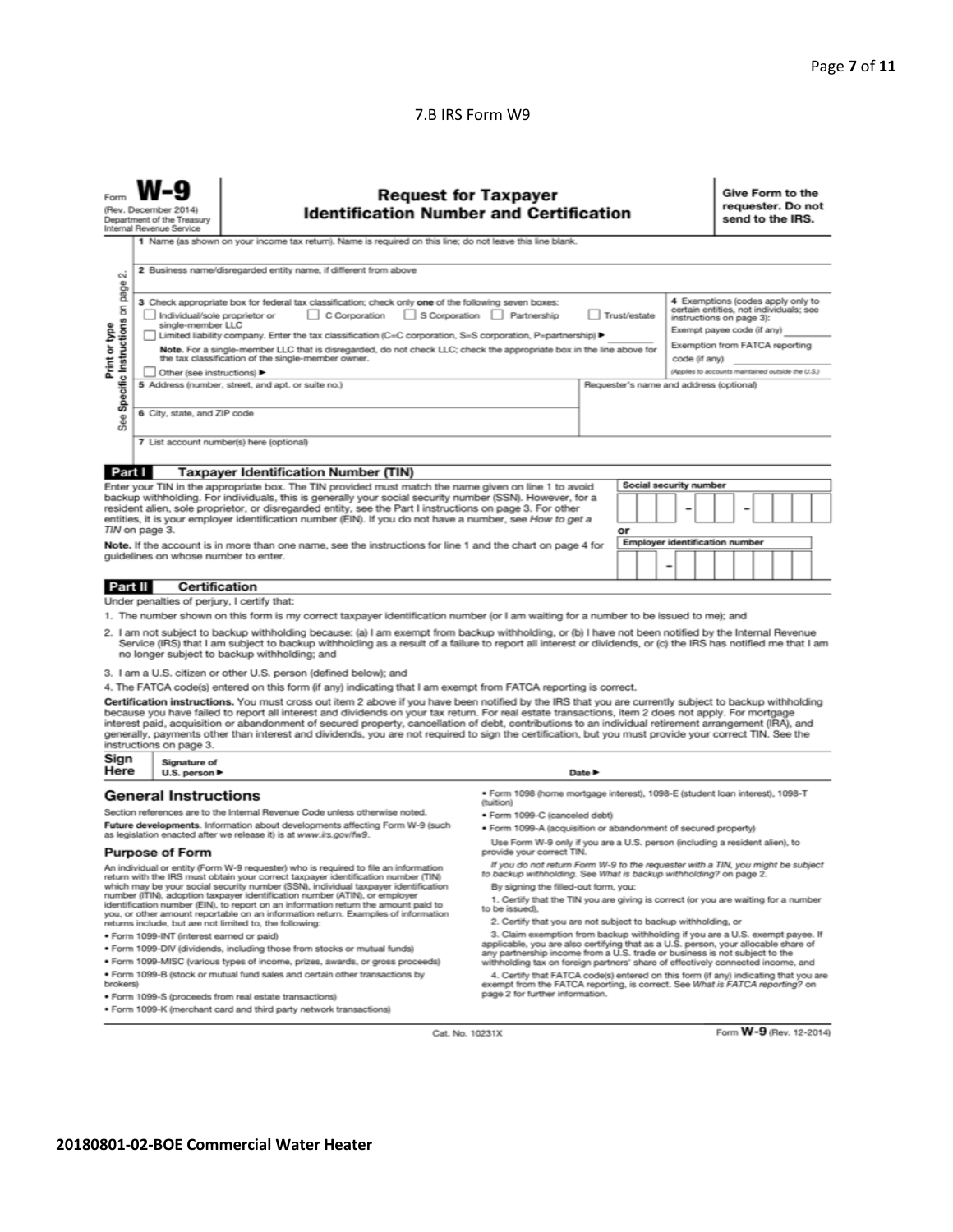#### **ATTACHMENT 7.C – Attestation Re Personnel**

# **ATTESTATION RE PERSONNEL USED IN CONTRACT PERFORMANCE**

| CONTRACTOR LEGAL ENTITY NAME:                                          |  |
|------------------------------------------------------------------------|--|
| FEDERAL EMPLOYER IDENTIFICATION NUMBER:<br>(or Social Security Number) |  |

**The Contractor, identified above, does hereby attest, certify, warrant and assure that the Contractor shall not knowingly utilize the services of an illegal immigrant in the performance of this Contract and shall not knowingly utilize the services of any subcontractor who will utilize the services of an illegal immigrant in the performance of this Contract, T.C.A. § 12-3-309.**

SIGNATURE & DATE:

*NOTICE: This attestation MUST be signed by an individual empowered to contractually bind the Contractor.*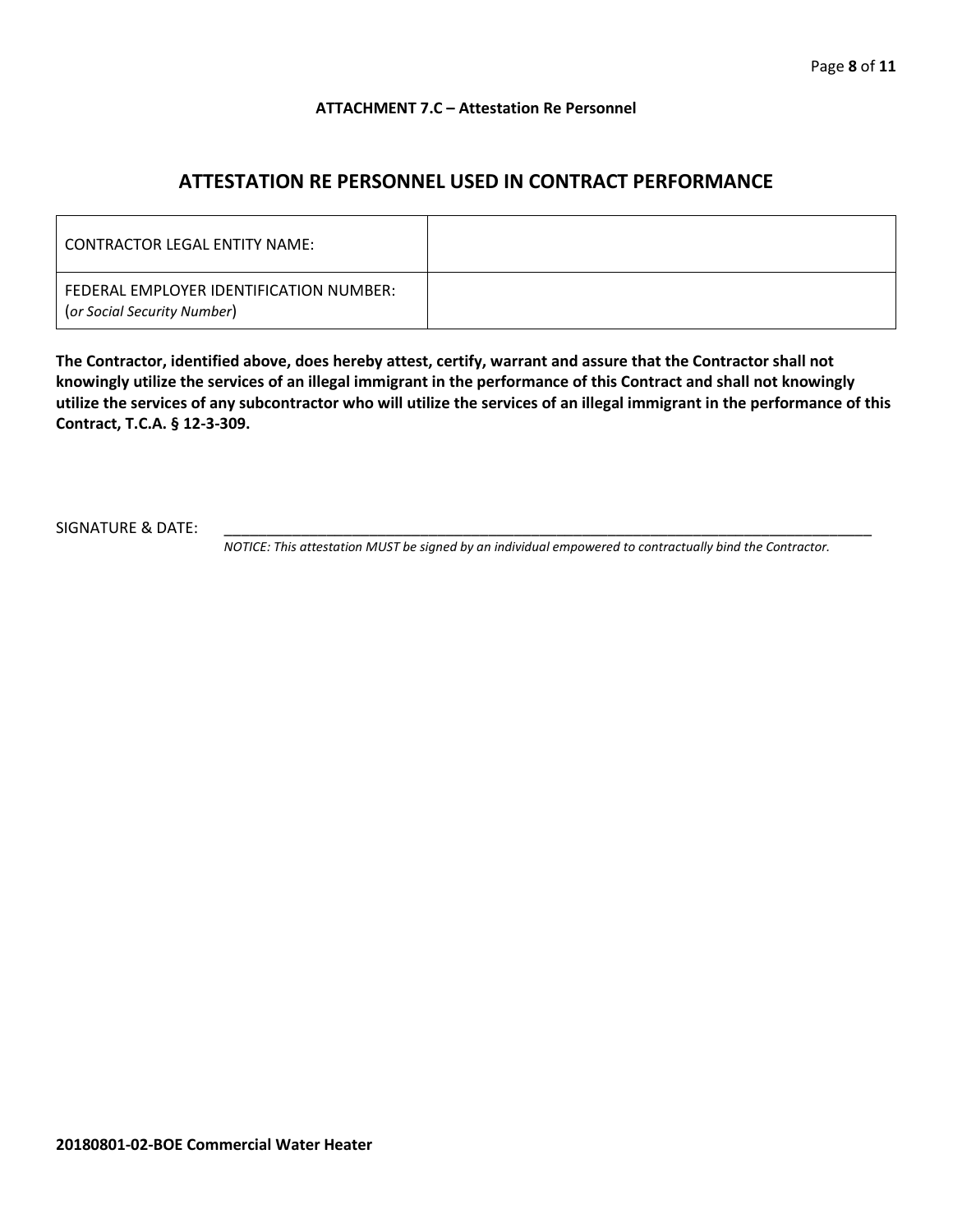#### **ATTACHMENT 7.D – Standard Terms & Conditions SUMNER COUNTY BOARD OF EDUCATION (SCS)**

#### **1. PREPARATION AND SUBMISSION OF BID.**

- **a.** Failure to examine any drawings**,** specifications, or instructions will be at the proposer's risk. Any deviation from the stated terms, conditions and specifications must be coordinated with and approved in writing by the SCS Purchasing Supervisor.
- **b.** ITB SUBMITTAL / SIGNATURE: Proposal shall give the full name and business address of the bidder. If the proposer is a corporation, the name shall be stated as it is in the corporate charter. Proposals must be signed in ink by the proposer's authorized agent. Unsigned proposals will be rejected. Proposals are to be sealed and the outside of the envelope is to reference the ITB number. The person signing the proposal must show their title, and if requested by SCS, must furnish satisfactory proof of his or her authority to bind his or her company in contract. Proposer understands that by submitting a proposal with an authorized signature, it shall constitute an offer to SCS. Proposals must be typewritten or in ink; otherwise they may not be considered. Purchase orders will be issued to the firm name appearing on the W9. Facsimile responses will not be considered.
- **c.** SCS is not responsible for any costs incurred by any vendor pursuant to the ITB. The vendor shall be responsible for all costs incurred in connection with the preparation and submission of its proposal.
- **d.** All proposers must be in compliance with T.C.A. § 62-6-119 at the time of proposal submission and provide evidence of compliance with the applicable provisions of the chapter before such proposal may be considered.
- **e.** Proposals are to be received in the location designated in the ITB no later than the specified date and time. Late submissions will NOT be opened or considered.
- **f.** No erasures permitted. Errors may be crossed out and corrections printed in ink or typewritten adjacent to error and must be initialed in ink by person signing the proposal.
- **g.** Specifications: Reference to available specifications shall be sufficient to make the terms of the specifications binding on the proposer. The use of the name of a manufacturer, or any special brand or make in describing an item does not restrict the proposer to that manufacturer or specific article, unless specifically stated. Comparable products of other manufacturers will be considered if proof of compatibility is contained in the proposal. Proposers are required to notify SCSs Purchasing Supervisor whenever specifications/procedures are not perceived to be fair and open. The articles on which the proposals are submitted must be equal or superior to that specified. Informative and Descriptive Literature: The proposer must show brand or trade names of the articles proposed, when applicable. It shall be the responsibility of the vendor, including vendors whose product is referenced, to furnish with the proposal such specifications, catalog pages, brochures or other data as will provide an adequate basis for determining the quality and functional capabilities of the product offered. Failure to provide this data may be considered valid justification for rejection of proposal.
- **h.** Samples: Samples of items when called for, must be furnished free of expense, and if not destroyed will, upon vendor's request within ten (10) days of proposal opening, be returned at the proposer's expense. Each sample must be labeled with the proposer's name, manufacturer's brand name and number, ITB number and item reference.
- **i.** Time of Performance: The number of calendar days in which delivery is to be made after receipt of order shall be stated in the proposal and may be a factor in making an award, price notwithstanding. If no delivery time is stated in the proposal, proposer agrees that delivery is to be made within two weeks (10 business days) of order.
- **j.** Transportation and delivery charges should be included in the price and be fully prepaid by the vendor to the destination specified in the ITB. Proposal prices shall include delivery of all items F.O.B. destination.
- **k.** New materials and supplies must be delivered unless otherwise specifically stated in the ITB.
- **l.** Alternate/multiple proposals will not be considered unless specifically called for in the ITB.
- **m.** Only proposals submitted on ITB forms furnished by SCS will be considered.
- **n.** By signing the ITB where indicated, the proposer agrees to strictly abide by all local, state and federal statutes and regulations. The proposer further certifies that this proposal is made without collusion or fraud.
- **o.** Error in Proposal. In case of error in the extension of prices in the proposal, the unit price will govern. Late submissions will NOT be opened or considered. Proposers are cautioned to verify their proposals before submission, as amendments received after the ITB deadline will not be considered. No proposal shall be altered, amended or withdrawn after opening. After proposal opening, a proposer may withdraw a proposal only when there is obvious clerical error such as a misplaced decimal point, or when enforcement of the proposal would impose unconscionable hardship due to an error in the proposal resulting in a quotation substantially below the other proposals received. Proposal withdrawals will be considered only upon written request of the proposer.

#### **20180801-02-BOE Commercial Water Heater**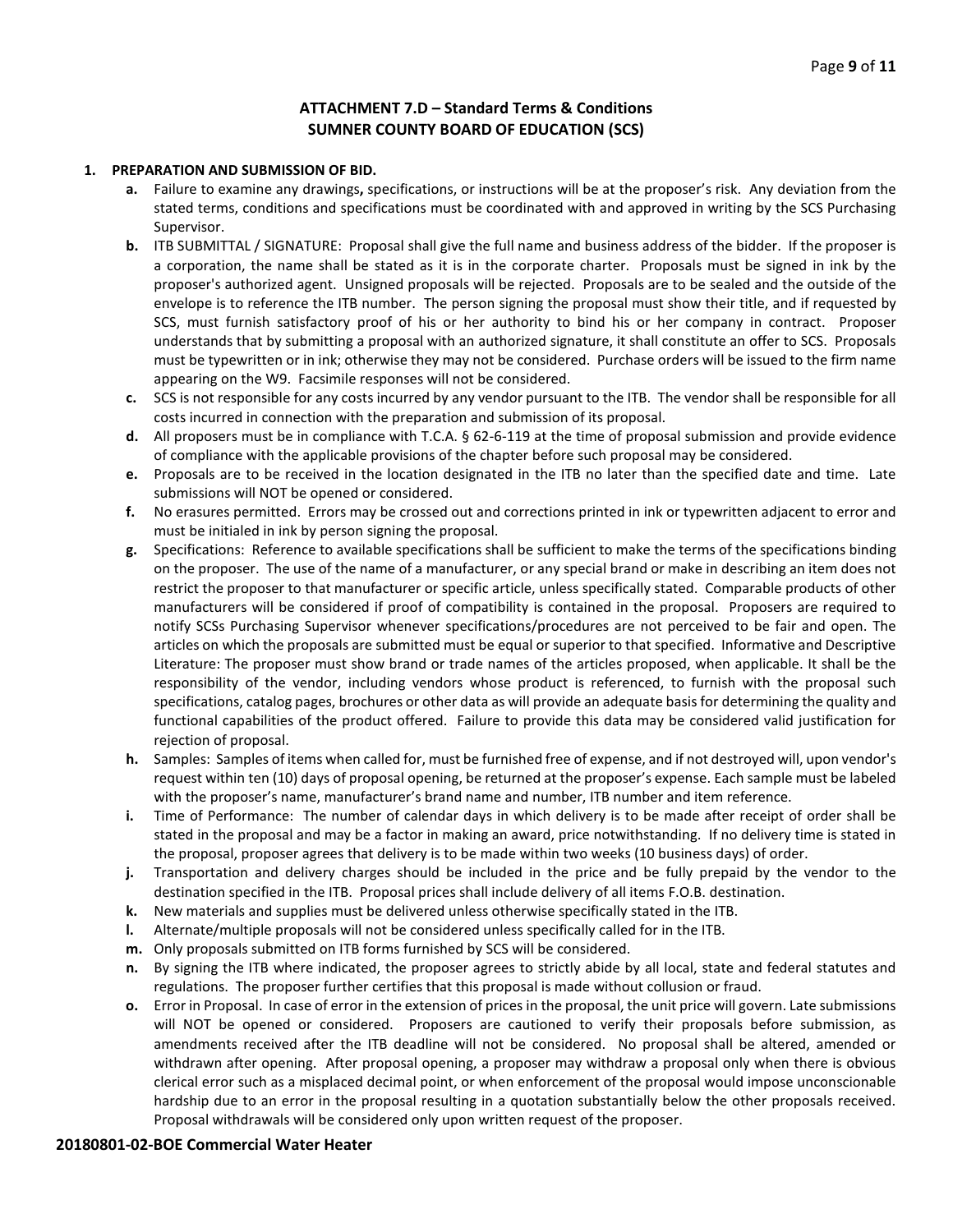- **2. OPEN RECORDS.** In order to comply with the provisions of the Tennessee Open Records Act, all proposals will be publicly opened and are subject to public inspection after the award upon written request. Proposers may be present at ITB opening. Summary information will be posted the SCS website, www.sumnerschools.org under the Invitation to Bid link.
- **3. ACCEPTANCE AND AWARD.** SCS reserves the right to reject any and all proposals and to waive any informality in proposals and, unless otherwise specified by the proposers to accept any item in the proposal. Action to reject all proposals shall be taken for unreasonably high prices, errors in the bid documents, cessation of need, unavailability of funds, or any other reason approved by SCS.
	- **a.** Contracts and purchases will be made with the lowest, responsive, responsible, qualified proposer. The quality of the articles to be supplied, their conformity with the specifications, their suitability to the requirements of the Institution, cash discount offered, and the delivery terms will be taken into consideration.
	- **b.** Any deviation from these stated terms, specifications and conditions must be coordinated with and approved in writing by the Purchasing Supervisor.
	- **c.** Prices quoted on the response (if any) are to be considered firm and binding until the said equipment, supplies or services are in the possession of SCS.
	- **d.** SCS reserves the right to order more or less than the quantity listed in the proposal.
	- **e.** If a proposal fails to state a time within which a proposal must be accepted, it is understood and agreed that SCS shall have ninety (90) days to accept.
	- **f.** No purchase or contract is authorized or valid until the issuance of a SCS purchase order in accordance with SCS policy. No SCS employee is authorized to purchase equipment, supplies or services prior to the issuance of such a purchase order.
	- **g.** The contract may not be assigned without written SCS consent.
	- **h.** If the appropriate space is marked on the ITB, other Institutions (such as State, Local and/or Public Agencies) may purchase off the contract during the same period as SCS.
	- **i.** The awarded proposer will be required to post a performance and payment bond in the amount of 25% of the contract price if it exceeds \$100,000 as stated by T.C.A. §12-4-201.
	- **j.** If the project cost is in excess of \$25,000 a performance bond must be secured by the requesting part in an amount equal to the market improvement value.
- **4. PAYMENT**. Payment terms must be specified in the proposal, including any discounts for early payment. Partial payments will not be approved unless justification for such payment can be shown. Terms will be NET 30 days. Payment will not be made until the conditions and specifications of the ITB are inspected and approved as conforming by persons appointed by SCS.
- **5. DEFAULT OF SELECTED VENDOR.** In case of vendor default, SCS may procure the articles or services from other sources and hold the defaulting vendor responsible for any resulting cost. If the awarded vendor violates any terms of their proposal, the contract, SCS policy or any law, they may be disqualified from submitting proposals for a period of two years for minor violations or longer for major violations. Proposals from disqualified bidders will not be accepted during the period of disqualification.
- **6. INSPECTION OF PURCHASES.** Articles received which are not equivalent will not be accepted and will be picked up by the vendor or returned to vendor, shipping charges collect. SCS shall have a reasonable period in which to inspect and accept or reject materials without liability. If necessity requires SCS to use nonconforming materials, an appropriate reduction in payment may be made.
- **7. TAXES.** SCS is tax exempt; do not include taxes in quotation. Vendors making improvements or additions to or performing repair work on real property for SCS are liable for any applicable sales or use tax on tangible personal property used in connection with the contract or furnished to vendors by the state for use under the contract.
- **8. NONDISCRIMINATION.** SCS is an equal opportunity employer. SCS and bidder agree to comply with Titles VI and VII of the Civil Rights Act of 1964, Title IX of the Education Amendments of 1972, Section 504 of the Rehabilitation Act of 1973, Executive Order 11,246, the Americans with Disabilities Act of 1990 and the related regulations to each. Each party assures that it will not discriminate against any individual including, but not limited to employees or applicants for employment and/or students, because of race, religion, creed, color, sex, age, disability, veteran status or national origin. In the event that any claims should arise with regards to violations of any such local, state or federal law, statues, rule or regulations, the vendor will indemnify and hold SCS harmless for any damages, including court costs or attorney fees, which might be incurred.

#### **20180801-02-BOE Commercial Water Heater**